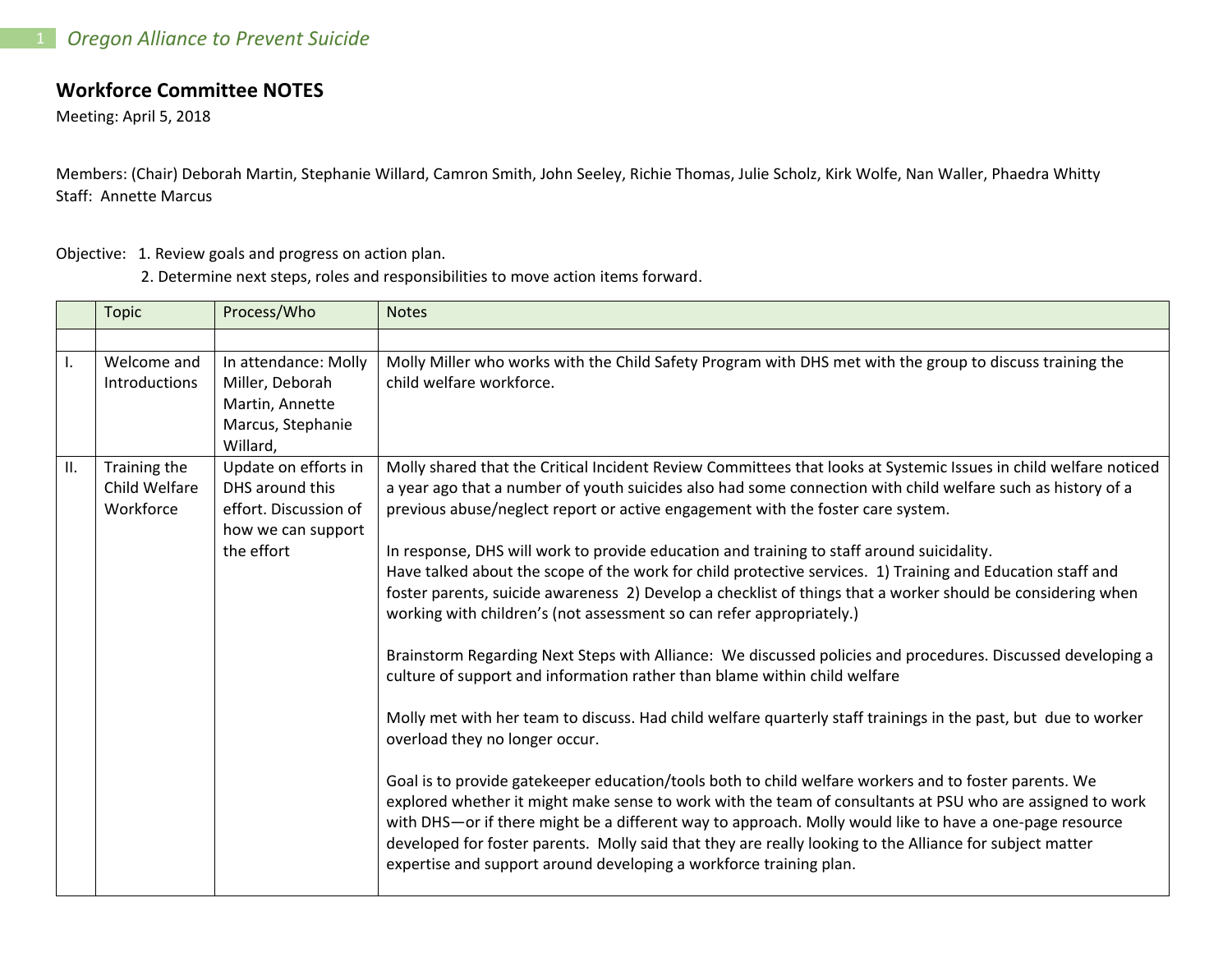## 2 *Oregon Alliance to Prevent Suicide*

|      |                 |                                         | Want to be intentional about how provide materials. We talked about gatekeeper training. Need to organize<br>time and spaces. Develop an identified expert in each region. First we offer the information and then assess<br>for interest. Molly foresees advertising a 2 hour or half-day training. 2 hour to half-day training. There is not<br>currently resource to "buy" new training-generally it comes from the consultant team. We discussed many<br>obstacles and challenges to training all workers plus foster parents.<br>Deborah suggests a train-the-trainer. Molly was also interested in having Stephanie tell tell her story to child<br>welfare workers-felt that it was highly relevant to the families and children with whom they work. One<br>suggestion was to develop a video.<br>Possible Next Steps: Create powerpoint and hand outs for staff and parents.<br>Provide training of trainers to PSU consultant team and/or training unit.<br>Maybe we could do a video session of Stephanie's story?<br>Look at the domestic violence model of having an identified expert at each regional office. |
|------|-----------------|-----------------------------------------|------------------------------------------------------------------------------------------------------------------------------------------------------------------------------------------------------------------------------------------------------------------------------------------------------------------------------------------------------------------------------------------------------------------------------------------------------------------------------------------------------------------------------------------------------------------------------------------------------------------------------------------------------------------------------------------------------------------------------------------------------------------------------------------------------------------------------------------------------------------------------------------------------------------------------------------------------------------------------------------------------------------------------------------------------------------------------------------------------------------------------|
| III. | Hexagon Tool    |                                         | Hexagon Tool                                                                                                                                                                                                                                                                                                                                                                                                                                                                                                                                                                                                                                                                                                                                                                                                                                                                                                                                                                                                                                                                                                                 |
| III. | What do we      | Several action items                    |                                                                                                                                                                                                                                                                                                                                                                                                                                                                                                                                                                                                                                                                                                                                                                                                                                                                                                                                                                                                                                                                                                                              |
|      | already know    | on our action plan                      |                                                                                                                                                                                                                                                                                                                                                                                                                                                                                                                                                                                                                                                                                                                                                                                                                                                                                                                                                                                                                                                                                                                              |
|      | about           | call for the Alliance                   |                                                                                                                                                                                                                                                                                                                                                                                                                                                                                                                                                                                                                                                                                                                                                                                                                                                                                                                                                                                                                                                                                                                              |
|      | workforce       | to both gather                          |                                                                                                                                                                                                                                                                                                                                                                                                                                                                                                                                                                                                                                                                                                                                                                                                                                                                                                                                                                                                                                                                                                                              |
|      | training in the | information and to                      |                                                                                                                                                                                                                                                                                                                                                                                                                                                                                                                                                                                                                                                                                                                                                                                                                                                                                                                                                                                                                                                                                                                              |
|      | state?          | endorse specific                        |                                                                                                                                                                                                                                                                                                                                                                                                                                                                                                                                                                                                                                                                                                                                                                                                                                                                                                                                                                                                                                                                                                                              |
|      |                 | trainings or                            |                                                                                                                                                                                                                                                                                                                                                                                                                                                                                                                                                                                                                                                                                                                                                                                                                                                                                                                                                                                                                                                                                                                              |
|      |                 | approaches. How                         |                                                                                                                                                                                                                                                                                                                                                                                                                                                                                                                                                                                                                                                                                                                                                                                                                                                                                                                                                                                                                                                                                                                              |
|      |                 | do we see                               |                                                                                                                                                                                                                                                                                                                                                                                                                                                                                                                                                                                                                                                                                                                                                                                                                                                                                                                                                                                                                                                                                                                              |
|      |                 | endorsement? Are                        |                                                                                                                                                                                                                                                                                                                                                                                                                                                                                                                                                                                                                                                                                                                                                                                                                                                                                                                                                                                                                                                                                                                              |
|      |                 | we a clearinghouse<br>or information or |                                                                                                                                                                                                                                                                                                                                                                                                                                                                                                                                                                                                                                                                                                                                                                                                                                                                                                                                                                                                                                                                                                                              |
|      |                 | more? IS there a                        |                                                                                                                                                                                                                                                                                                                                                                                                                                                                                                                                                                                                                                                                                                                                                                                                                                                                                                                                                                                                                                                                                                                              |
|      |                 | specific gap that we                    |                                                                                                                                                                                                                                                                                                                                                                                                                                                                                                                                                                                                                                                                                                                                                                                                                                                                                                                                                                                                                                                                                                                              |
|      |                 | want to fill?                           |                                                                                                                                                                                                                                                                                                                                                                                                                                                                                                                                                                                                                                                                                                                                                                                                                                                                                                                                                                                                                                                                                                                              |
|      |                 | Deborah/Annette                         |                                                                                                                                                                                                                                                                                                                                                                                                                                                                                                                                                                                                                                                                                                                                                                                                                                                                                                                                                                                                                                                                                                                              |
| IV.  | <b>Discuss</b>  | What next steps are                     | June 6-Action Plan                                                                                                                                                                                                                                                                                                                                                                                                                                                                                                                                                                                                                                                                                                                                                                                                                                                                                                                                                                                                                                                                                                           |
|      | Support         | needed to move this                     | Recommend trainings for facilitators of bereavement and attempt survivors support groups.                                                                                                                                                                                                                                                                                                                                                                                                                                                                                                                                                                                                                                                                                                                                                                                                                                                                                                                                                                                                                                    |
|      | Group           | goal forward?                           |                                                                                                                                                                                                                                                                                                                                                                                                                                                                                                                                                                                                                                                                                                                                                                                                                                                                                                                                                                                                                                                                                                                              |
|      | Facilitator     |                                         |                                                                                                                                                                                                                                                                                                                                                                                                                                                                                                                                                                                                                                                                                                                                                                                                                                                                                                                                                                                                                                                                                                                              |